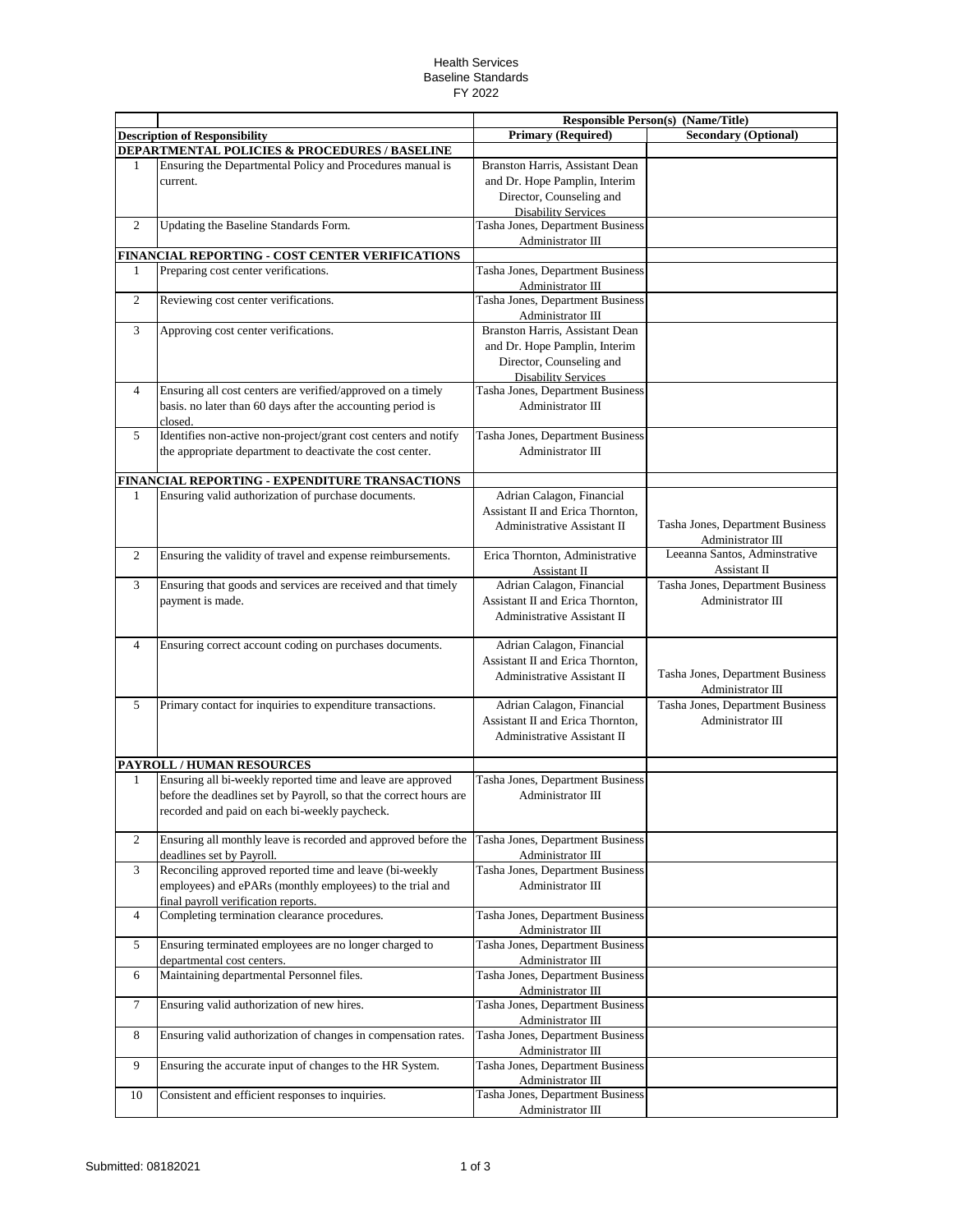## Health Services Baseline Standards FY 2022

|                |                                                                |                                    | <b>Responsible Person(s) (Name/Title)</b> |
|----------------|----------------------------------------------------------------|------------------------------------|-------------------------------------------|
|                | <b>Description of Responsibility</b>                           | <b>Primary (Required)</b>          | <b>Secondary (Optional)</b>               |
|                | <b>CASH HANDLING</b>                                           |                                    |                                           |
| 1              | Collecting cash, checks, etc.                                  | Adrian Calagon, Financial          |                                           |
|                |                                                                | Assistant II and Erica Thornton,   |                                           |
|                |                                                                | <b>Administrative Assistant II</b> |                                           |
|                |                                                                |                                    |                                           |
| 2              | Prepares Departmental Deposit Form.                            | Adrian Calagon, Financial          |                                           |
|                |                                                                | Assistant II and Erica Thornton,   |                                           |
|                |                                                                | Administrative Assistant II        |                                           |
|                |                                                                |                                    |                                           |
| 3              | Approves Departmental Deposit Form.                            | Branston Harris, Assistant Dean    |                                           |
|                |                                                                | and Dr. Hope Pamplin, Interim      |                                           |
|                |                                                                | Director, Counseling and           | Tasha Jones, Department Business          |
|                |                                                                | <b>Disability Services</b>         | Administrator III                         |
| $\overline{4}$ |                                                                | Adrian Calagon, Financial          |                                           |
|                |                                                                | Assistant II and Erica Thornton,   |                                           |
|                |                                                                | <b>Administrative Assistant II</b> |                                           |
|                | Transports deposit to the Cashiers Office.                     |                                    |                                           |
| 5              | Preparing Journal Entries.                                     | N/A                                |                                           |
| 6              | Verifying deposits posted correctly in the Finance System.     | Tasha Jones, Department Business   |                                           |
|                |                                                                | Administrator III                  |                                           |
| 7              | Adequacy of physical safeguards of cash receipts and           | Adrian Calagon, Financial          |                                           |
|                | equivalent.                                                    | Assistant II and Erica Thornton,   |                                           |
|                |                                                                | <b>Administrative Assistant II</b> |                                           |
|                |                                                                |                                    |                                           |
| 8              | Ensuring deposits are made timely.                             | Adrian Calagon, Financial          |                                           |
|                |                                                                | Assistant II and Erica Thornton,   |                                           |
|                |                                                                | Administrative Assistant II        |                                           |
|                |                                                                |                                    |                                           |
| 9              | Ensuring all employees who handle cash have completed Cash     | Branston Harris, Assistant Dean    |                                           |
|                | Security Procedures or Cash Deposit and Security Procedures    | and Dr. Hope Pamplin, Interim      |                                           |
|                | training.                                                      | Director, Counseling and           | Tasha Jones, Department Business          |
|                |                                                                | <b>Disability Services</b>         | Administrator III                         |
| 10<br>11       | Updating Cash Handling Procedures as needed.                   | N/A<br>Adrian Calagon, Financial   |                                           |
|                | Consistent and efficient responses to inquiries.               | Assistant II and Erica Thornton,   |                                           |
|                |                                                                | Administrative Assistant II        |                                           |
|                |                                                                |                                    |                                           |
|                | PETTY CASH                                                     |                                    |                                           |
| 1              | Preparing petty cash disbursements.                            | N/A                                |                                           |
| $\overline{c}$ | Ensuring petty cash disbursements are not for more than \$100. | N/A                                |                                           |
|                |                                                                |                                    |                                           |
| 3              | Ensuring petty cash disbursements are made for only authorized | N/A                                |                                           |
|                | purposes.                                                      |                                    |                                           |
| 4              | Approving petty cash disbursements.                            | N/A                                |                                           |
| 5              | Replenishing the petty cash fund timely.                       | N/A                                |                                           |
| 6              | Ensuring the petty cash fund is balanced after each            | N/A                                |                                           |
|                | disbursement.                                                  |                                    |                                           |
|                | <b>CONTRACT ADMINISTRATION</b>                                 |                                    |                                           |
| 1              | Ensuring departmental personnel comply with contract           | Tasha Jones, Department Business   |                                           |
|                | administration policies/procedures.                            | Administrator III                  |                                           |
|                | PROPERTY MANAGEMENT                                            |                                    |                                           |
| 1              | Performing the annual inventory.                               | Erica Thornton, Administrative     |                                           |
|                |                                                                | Assistant II and Leeanna Santos,   |                                           |
|                |                                                                | Administrative Assistant II        |                                           |
|                |                                                                |                                    |                                           |
| 2              | Ensuring the annual inventory was completed correctly.         | Erica Thornton, Administrative     |                                           |
|                |                                                                | Assistant II and Leeanna Santos,   |                                           |
|                |                                                                | Administrative Assistant II        |                                           |
|                |                                                                |                                    |                                           |
| 3              | Tagging equipment.                                             | N/A                                |                                           |
| $\overline{4}$ | Approving requests for removal of equipment from campus.       | Branston Harris, Assistant Dean    |                                           |
|                |                                                                | and Dr. Hope Pamplin, Interim      |                                           |
|                |                                                                | Director, Counseling and           |                                           |
|                |                                                                | <b>Disability Services</b>         |                                           |
|                | <b>DISCLOSURE FORMS</b>                                        |                                    |                                           |